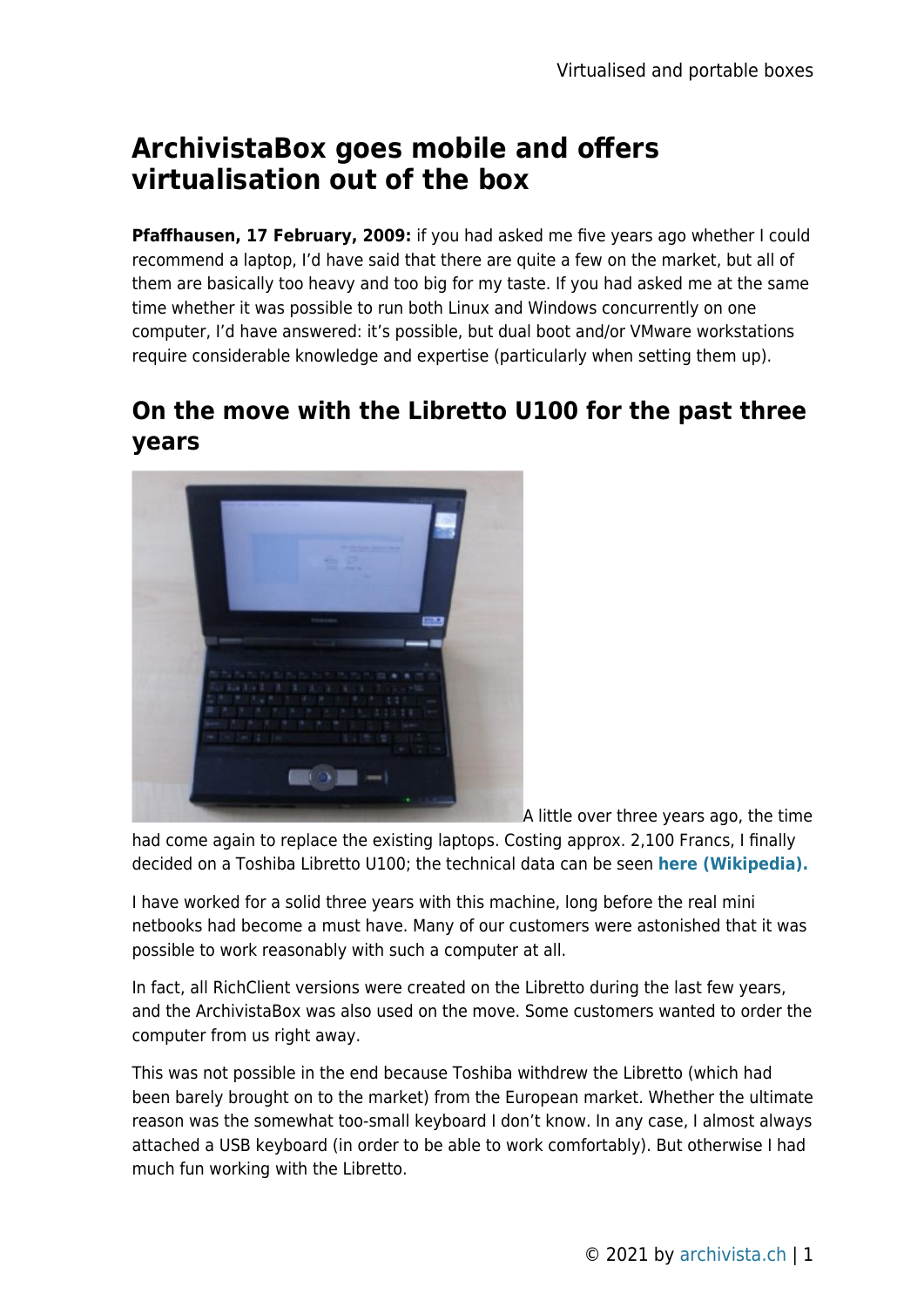## **The Asus Eee family ? three month practical test**

One to two years ago, the first mini netbook computers appeared and were widely marketed with a catchy name. However, there are apparently **[copyright problems](http://www.basicthinking.de/blog/2008/12/26/psion-und-netbook-abmahnungen-wegen-markenrecht/)** because one company asserts copyright to the name. We therefore forego that term here, even if it would certainly be (more) applicable. Let's therefore talk about portable mini computers.



As we said, for the past few months, we

have worked (even more) intensively with the Asus machines. The 1000H, in particular, would be an ideal machine: a 10-inch screen, a normal-sized keyboard, long battery time and a 160 GB hard drive permit problem-free professional work. But when used on a permanent basis, we noticed a problem I want to note here: the keyboard.

If you type using the touch-type system, you won't always land happily in the right place on the Asus computers (there are, unfortunately, also other manufacturers who haven't yet recognized this problem). The problem is that the PgUp key is located where the right-hand shift key (shift to upper case) should be, which causes (me, at least) to page upwards repeatedly by mistake.

That's not a huge problem if, from time to time, a few fields have to be recorded in Archivista, but it becomes a bigger problem if a longer text must be written on the computer. In short, the Eee computer generation's keyboard will probably be criticised – for a good reason. As mentioned, when acting as a mobile surfing station or ArchivistaBox the problem is negligent, but it does become an issue if the machine is to be used for writing.

### **The portable mini computer parade with the ArchivistaBox**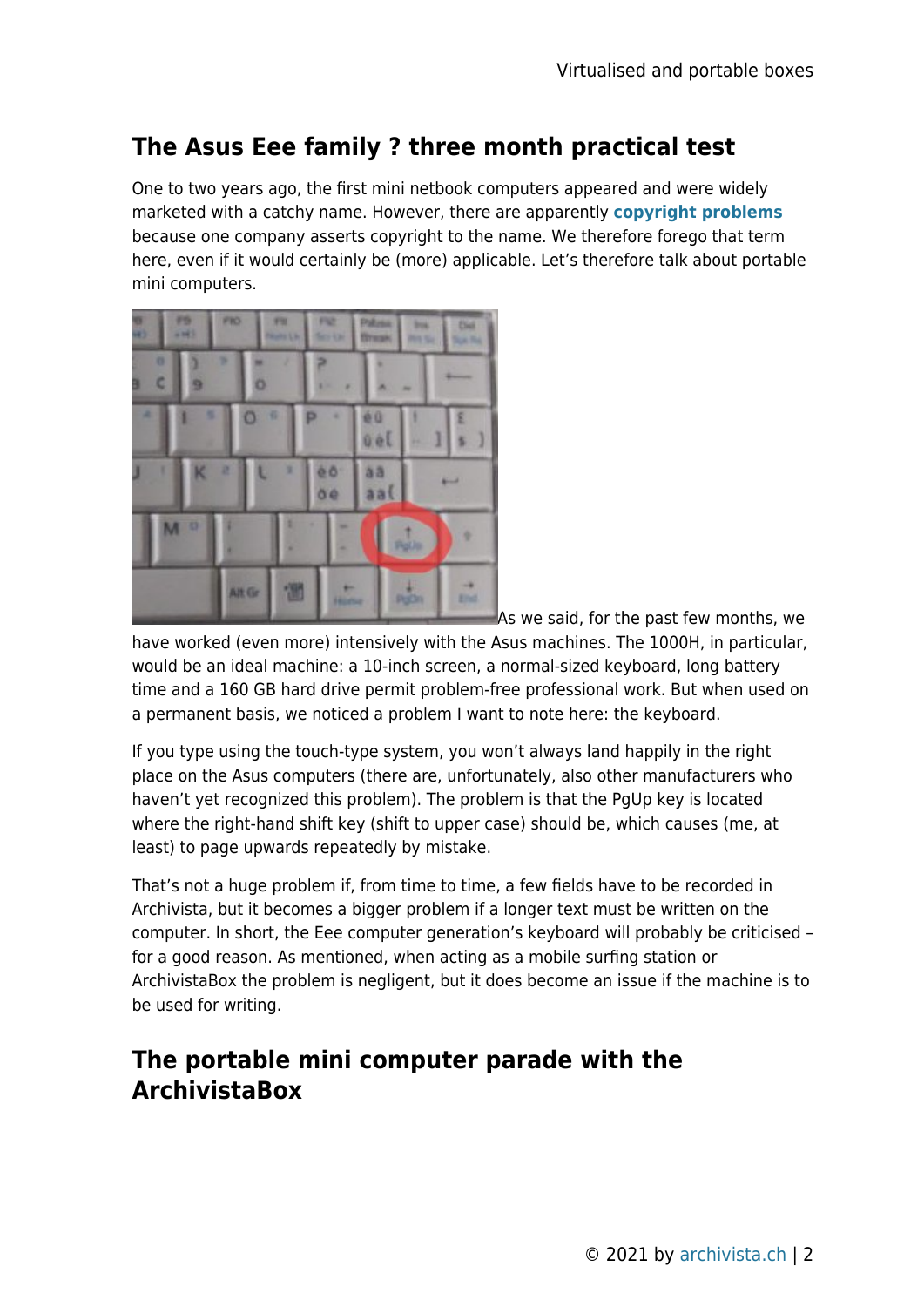

The various ArchivistaBoxes serve primarily as DMS servers. Because of that, the use of portable mini computers is not exactly a necessity in most cases. On the other hand, mini computers offer a lot of freedom in terms of handling, because the need to connect cables, keyboard and screen is entirely dispensed with. Decisive factors for continued development in this direction were also price and availability considerations.

These days, a lot more laptops (including mini computers) are sold than desktops or servers. In addition, today's machines only cost a fraction of what would have had to be paid previously for a laptop. An example is the Libretto: while the U100 still cost approx. 2,100 Francs 3 years ago, today less than a fifth of that must be shelled out for an HP2133 machine. We think at these prices that these machines certainly make sense.

### **The new models: Acer Aspire One and HP 2133**



We have reviewed many machines and have noticed two

classes of machines in particular. These are the Acer machines (Aspire One models) and the HP 2133 notebooks, in the more upmarket sector. **With the Acer, we like the price and availability, with the HP 2133 we particularly like the very nice keyboard,** which allows comfortable typing.

And another thing: even though almost all the devices feature the same screen resolution of 1024×600, this unfortunately doesn't mean that ArchivistaBox will run on them without carrying out a bit of preparatory work.

Numerous kernel adjustments were necessary before the ArchivistaBox finally ran the way we wanted it to run. Both types of machines, by the way, continue to be shipped only on request. And please understand that we cannot offer you a discounted price. However, we do offer continued maintenance and support for these machines in the future.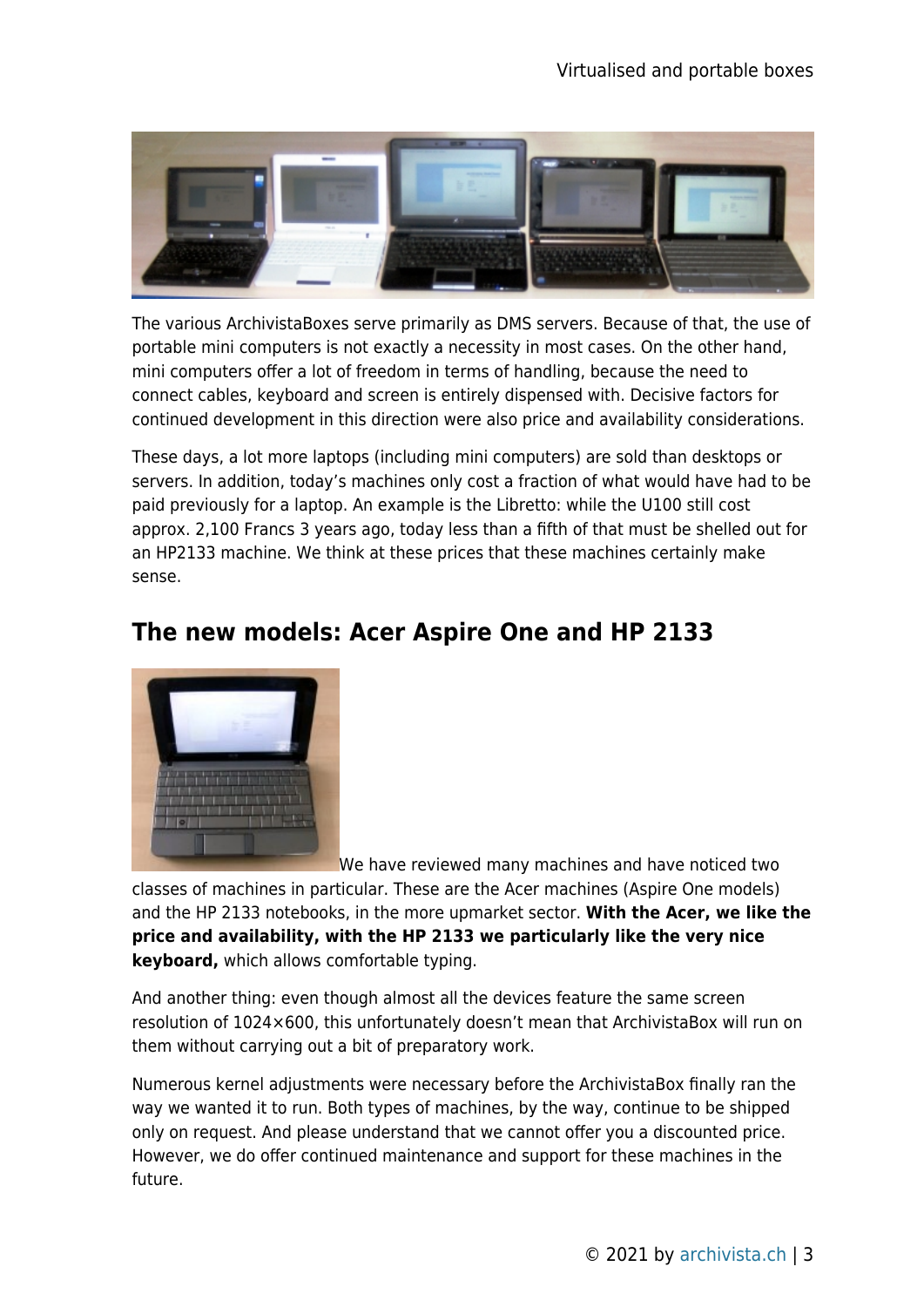#### **Performance that you can expect from these devices**

Mobile mini computers have the reputation of not being the fastest devices around. They also don't offer a multiprocessor core, and the majority of machines run Windows XP in the best-case scenario. Don't worry though, for the ArchivistaBox that's quite sufficient, because it requires a lot less resources than you would normally imagine.

And let me explain here just to make this clear: the devices are speedy enough to start even a virtual ArchivistaBox (even if it's a little slower) or any other operating system on them. And all this for just a few hundred — if that wasn?t reason enough to snap one up.

#### **Virtual ArchivistaBoxes for all sectors**

For quite some time, it has been possible to operate the ArchivistaBoxes virtually as well. Up until now, we could offer support for VMWare (player and ESX). We can now also offer you support for quemu and/or kvm. And the best is still to come: both virtualised products are — unlike other technologies — OpenSource, and (this should be less surprising) can be found directly on the ArchivistaBox.



Yes, you read it right. Starting with the latest release, the ArchivistaBoxes can now not only be used virtually, but **you can also conduct virtualisation yourself on the ArchivistaBox.** Why do we offer this option? ArchivistaBoxes have been able to create self-supporting archives almost since they were launched. To enable this, a database is packed into an ISO file, along with the current ArchivistaBox, so that a new Archivista CD is generated. The CD, in turn, can also be used in live mode as an installation disc. Similarly, a bootable USB stick can be created from it.

Until now, after creating an ISO file, a DVD had to be burned. Now you can start this process directly on the ArchivistaBox by specifying the